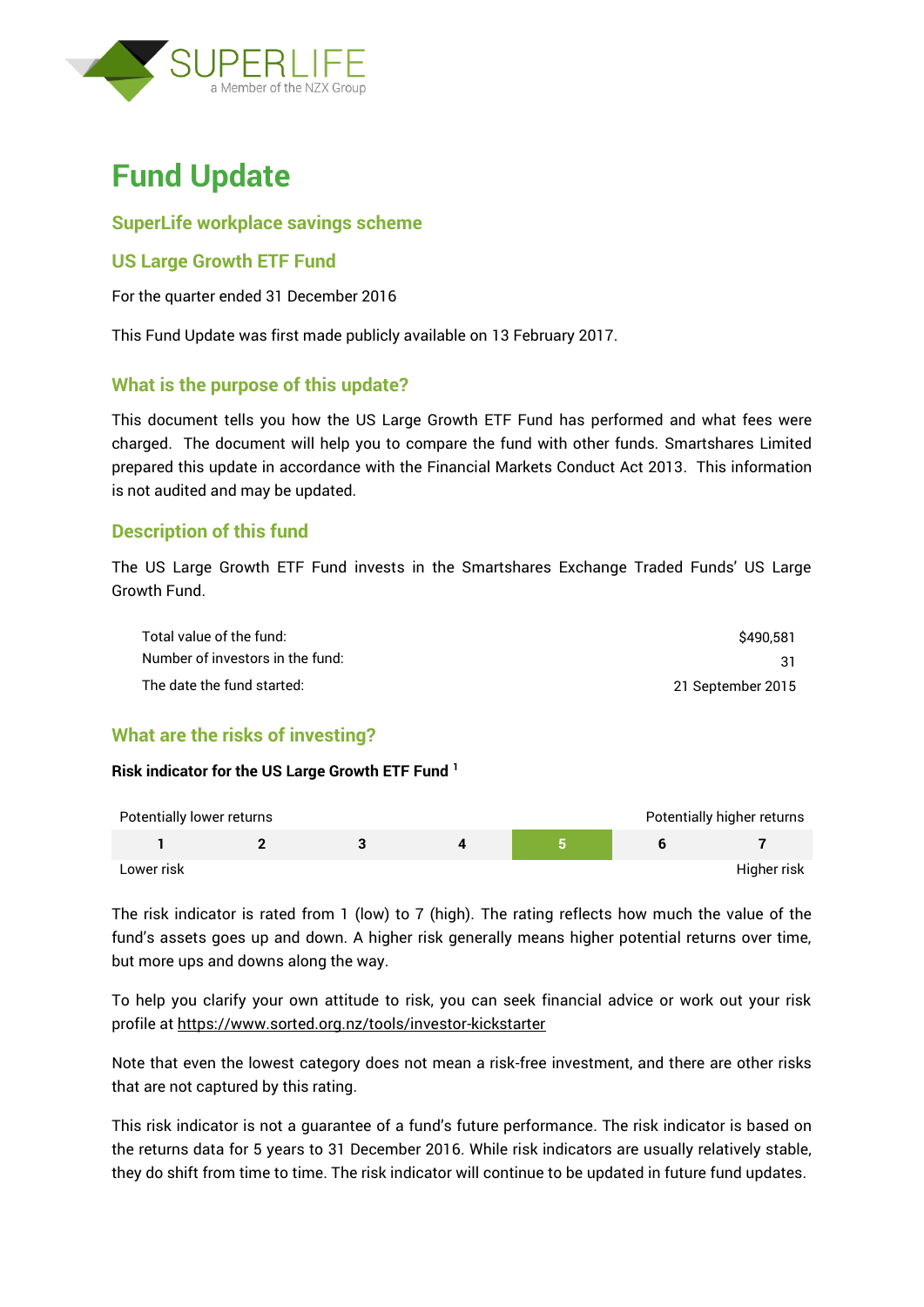

#### **Other specific risks**

There are other risks that may increase the risk to returns for investors, which are not reflected in the risk indicator. These risks include underlying fund tracking risk. In particular, the fund invests in an exchange traded fund, which is designed to track the return on a specific index. Tracking difference may occur when the weighting of each of the financial products included in the index changes, and the fund that tracks the index is not able to exactly match that change. There is a risk that this may result in the fund achieving a return that is lower than the index being tracked by the fund.

See the "Other Information – Risks" document on the offer register at www.business.govt.nz/disclose for further information.

### **How has the fund performed?**

|                                               | Past year |
|-----------------------------------------------|-----------|
| Annual return                                 | 3.36%     |
| (after deductions for charges and tax)        |           |
| Annual return                                 | 3.40%     |
| (after deductions for charges but before tax) |           |
| Market index annual return                    |           |
| (reflects no deduction for charges and tax)   | 4.60%     |

The market index annual return is based on the annual return for the CRSP US Large Cap Growth Index (NZD). Additional information about the market index is available on the offer register at [www.business.govt.nz/disclose](http://www.business.govt.nz/disclose)

#### **What fees are investors charged?**

Investors in the US Large Growth ETF Fund are charged fund charges. These are as follows:

|                                                        | % per annum of fund's net asset value |
|--------------------------------------------------------|---------------------------------------|
| <b>Total fund charges (estimate)</b>                   | $0.47\%$ <sup>3</sup>                 |
| Which are made up of:                                  |                                       |
| Total management and administration charges (estimate) | $0.47\%$ <sup>3</sup>                 |
| Including:                                             |                                       |
| Manager's basic fee                                    | 0.25%                                 |
| Other management and administration charges (estimate) | $0.22\%$ <sup>3</sup>                 |
| <b>Total performance-based fees</b>                    | 0.00%                                 |
| <b>Other charges</b>                                   | Dollar amount per investor            |
| Administration fee                                     | \$12 per annum                        |
| Paper statements fee                                   | \$18 per annum <sup>4</sup>           |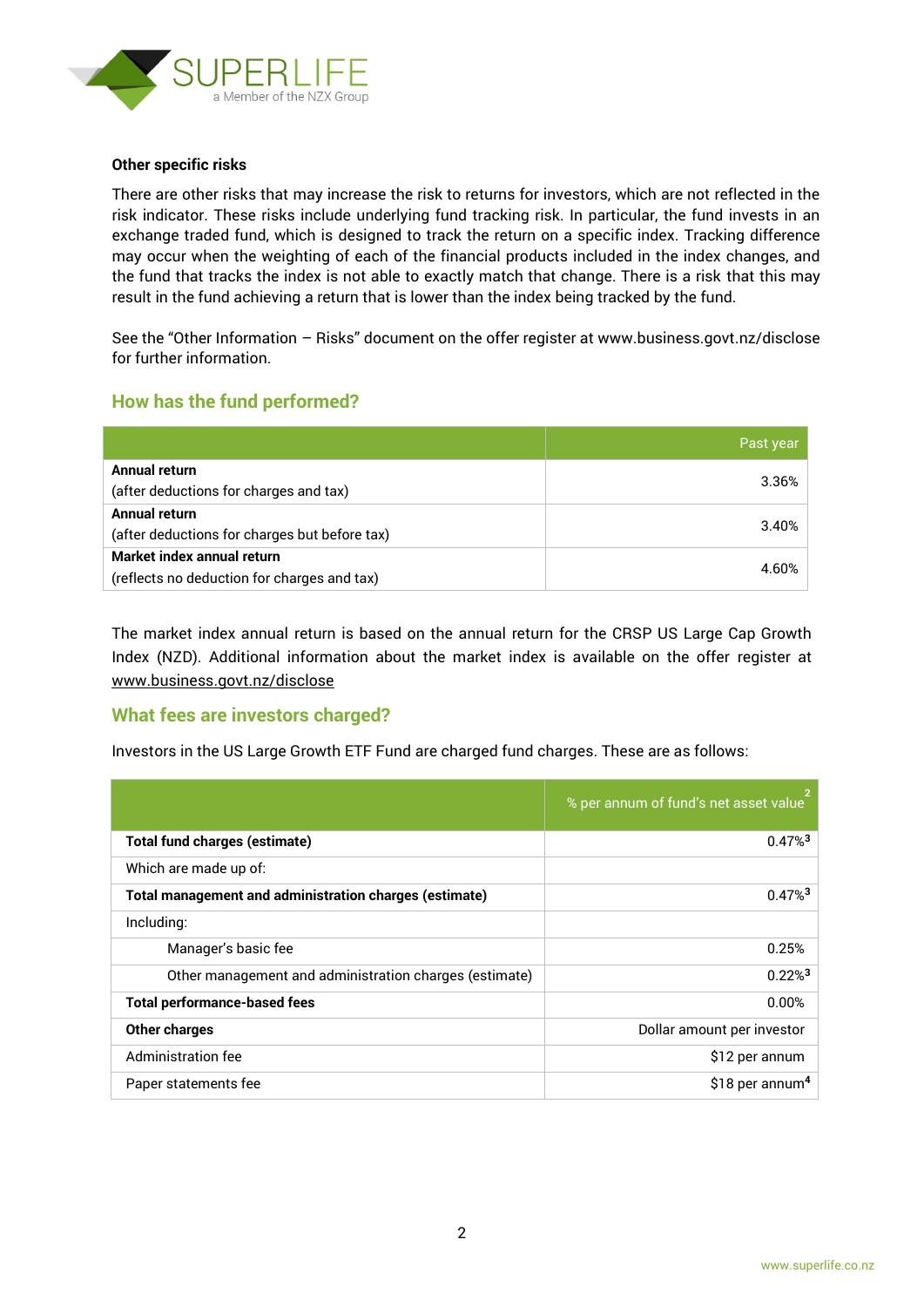

The supplement for your employer may allow you to withdraw money from your member account and transfer it to a KiwiSaver scheme. Where the transfer is to a KiwiSaver scheme other than the SuperLife KiwiSaver scheme, you may be charged a withdrawal fee. The fee is \$50.

See the "Other Information – Fees" document on the offer register at www.business.govt.nz/disclose for further information about the fees you will be charged for investing in the SuperLife workplace savings scheme.

Small differences in fees and charges can have a big impact on your investment over the long term.

### **Example of how this applies to an investor**

Jess had \$10,000 in the fund at the start of the year and did not make any further contributions. At the end of the year, Jess received a return after fund charges were deducted of \$336 (that is 3.36% of her initial \$10,000). Jess paid other charges of \$12 (Jess received statements and other SuperLife communications electronically and was not charged the paper statements fee). This gives Jess a total return after tax of \$324 for the year.

## **What does the fund invest in?**

#### **Actual investment mix**

This shows the types of assets that the fund invests in.

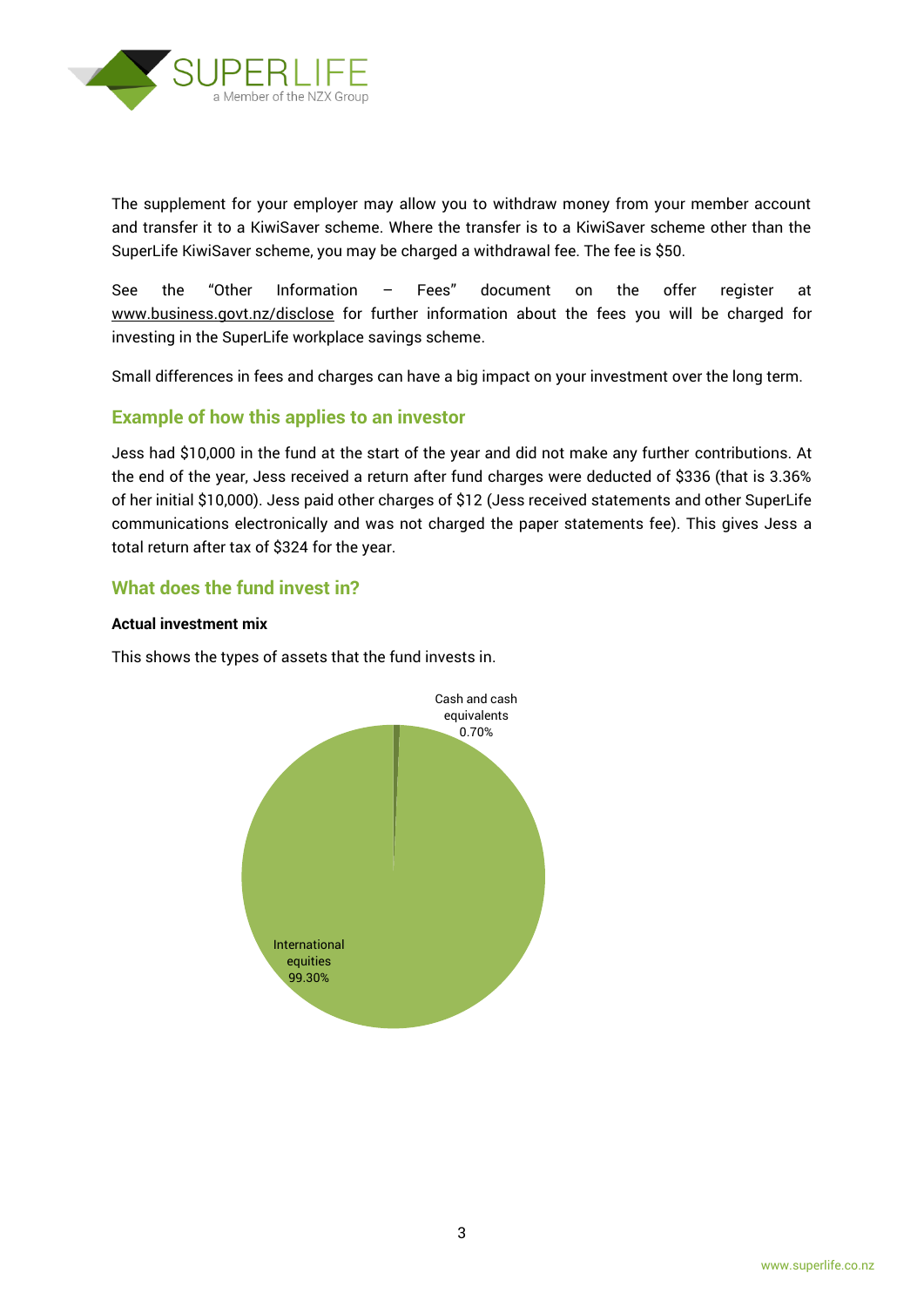

#### **Target investment mix**

This shows the mix of assets that the fund generally intends to invest in.

| <b>Asset Category</b>        | Target asset mix |
|------------------------------|------------------|
| Cash and cash equivalents    |                  |
| New Zealand fixed interest   |                  |
| International fixed interest |                  |
| Australasian equities        |                  |
| International equities       | 100.00%          |
| Listed property              |                  |
| Unlisted property            |                  |
| Commodities                  |                  |
| Other                        |                  |

#### **Top ten investments**<sup>5</sup>

| <b>Name</b>                        | % of fund<br>net assets | <b>Type</b>                  | Country              | <b>Credit rating</b><br>(if applicable) |
|------------------------------------|-------------------------|------------------------------|----------------------|-----------------------------------------|
| Vanguard Growth ETF                | 99.78%                  | International<br>equities    | <b>United States</b> |                                         |
| <b>Westpac NZD Current Account</b> | 0.70%                   | Cash and cash<br>equivalents | New Zealand          | AA-                                     |
| <b>ASB NZD Current Account</b>     | 0.00%                   | Cash and cash<br>equivalents | New Zealand          | $AA-$                                   |
|                                    |                         |                              |                      |                                         |
|                                    |                         |                              |                      |                                         |
|                                    |                         |                              |                      |                                         |
|                                    |                         |                              |                      |                                         |
|                                    |                         |                              |                      |                                         |
|                                    |                         |                              |                      |                                         |
|                                    |                         |                              |                      |                                         |

The top 10 investments make up 100.48% of the fund.

#### **Currency hedging**

The fund does not hedge its foreign currency exposure.

### **Key personnel**

This shows the directors and employees who have the most influence on the investment decisions of the fund:

| <b>Name</b>           | <b>Current position</b> | Time in current<br>position | <b>Previous or other</b><br>positions | Time in previous /<br>other position |
|-----------------------|-------------------------|-----------------------------|---------------------------------------|--------------------------------------|
| <b>Timothy Oliver</b> | <b>Director</b>         | 3 years and 4               | Chief Executive Officer -             | 4 years and 7                        |
| <b>Bennett</b>        |                         | months                      | <b>NZX</b>                            | months                               |
| Michael John          | Head of SuperLife       | 1 year and 11               | Director - SuperLife                  | 18 years and 6                       |
| Chamberlain           | <b>Funds Management</b> | months                      | Limited                               | months                               |